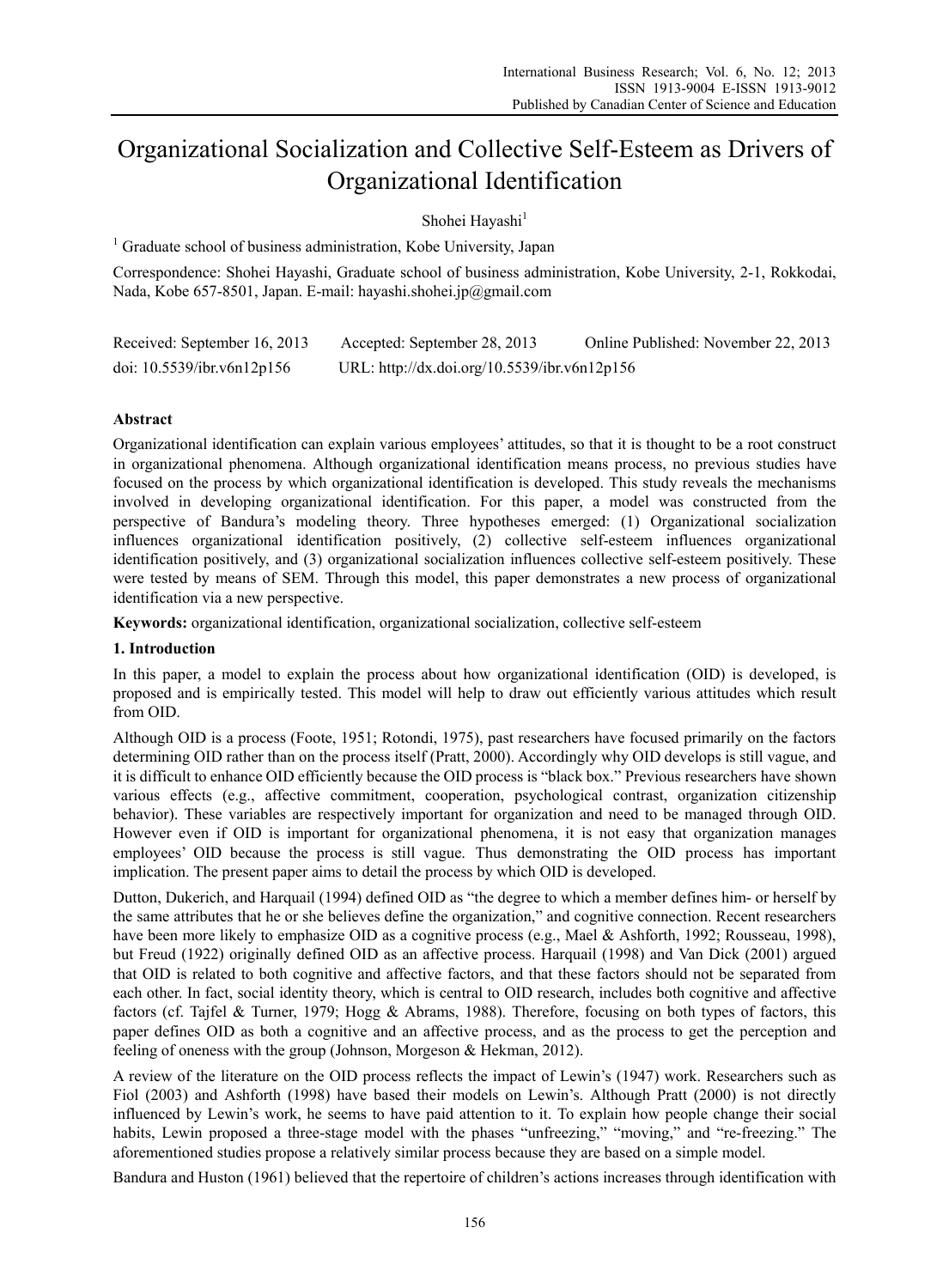adults, and they viewed identification as a learning process that affects attitude formation. Previous researchers have also thought that identification is the process which forms attitude and that attitude formation can be explained by learning theory (Bandura, 1977; Miller & Dollard, 1941; Rotter, 1954). In fact, Bandura interpreted modeling as involved in identification, and his modeling theory is thought to express the process of identification (Bandura, Ross & Ross, 1963; Sukemune et al., 1985). Therefore, Lewin's model alone does not necessarily explain the process of identification. Modeling theory as the process of identification may be applied to developing a theory of the OID process. Thus, this paper considers the OID process on the basis of modeling theory and aims at developing a theory of the process from a new perspective.

This paper is structured as follows: Section 2 provides a literature review on OID process that consists of three parts based on Bandura's modeling theory. In the end of this section, theoretical model is constructed through a literature review above. This theoretical model is tested using data gathered from a Japanese firm. Then section 3 explains about the firm, sample property, and each variable. The result is shown in section 4. Furthermore, a discussion on the result is carried out and theoretical/practical implication is described in section 5. Finally, section 6 concludes the main findings and proposes future research.

## **2. Literature Review**

Bandura attempted to explain the process through a model having the following four stages: "attention," "retention," "motor reproduction," and "motivation" (Bandura, 1971; Sukemune et al., 1985). The attention process is characterized by memorization. People learn or model many actions from others who are frequently in contact with them, and these characteristics and actions are termed modeling stimuli. The distinctive and evident accessibility and the complexity of modeling stimuli affect the attention process.

The retention process involves remembering the information. People code modeling stimuli in two ways—iconic and linguistic representation—and these two approaches help them retain information. Rehearsal of the coded action leads to longer retention of the modeling stimuli.

The motor reproduction process is characterized by the transformation of the symbolic representation in the retention process into action. When people reproduce an action, they do not always act as the model did. In such cases, they need to self-adjust the difference between the model's and their action. To achieve this, people observe and understand their actions on their own.

The motivation process refers to the fact that the learned action is not always practiced intentionally, even if people could reproduce the modeling stimulus. For people to reproduce this action, they need to understand the benefit of practicing.

Bandura categorized the above four stages into two segments: "acquiring" and "practicing" (Sukemune et al*.*, 1985). The former includes attention, retention, and motor reproduction, and the latter includes motivation. The present paper adopts this categorization to simplify the discussion.

## *2.1 The Acquiring Stage and Organizational Identification*

Certain values and attitudes are categorized as central to the organization, and employees are not incorporated as members of the organization if these values and attitudes are not inculcated into them (Schein, 1971). After organizational socialization (OS), employees are better able to distinguish the difference between values that are central and non central to the organization. When these central values and attitudes are assumed to be part of the organizational identity—which refers to the beliefs employees share about the central, enduring, and distinctive features in an organization's character (Albert & Whetten, 1985), this study assumes that people form organizational identity after socialization. Wanous, Reichers and Malik (1984) conceive OS as the process involved with acquiring an acceptable role in social learning theory. Synthesizing both thoughts, the present study considers OS a proxy variable of the acquiring stage.

Socialization refers to "the process by which persons acquire the knowledge, skills, and dispositions that make them more or less effective members of their society" (Brim & Wheeler, 1966) and "the process whereby an individual acquires the knowledge, skills, attitudes, mores, and patterns of behavior that combine to shape his social personality and enable him to become a functional part of society" (Eli & Shuval, 1982). OS, which is a sub-concept of socialization, is defined as the process by which an individual acquires the attitudes, behavior, and knowledge that he or she needs to participate as an organizational member (Van Maanen & Schein, 1979).

There are two routes by which employees may identify with their organizations; "through the recognition of an organization deemed similar to one's self," or "through changes in one's self to become more similar to an organization" (Pratt, 1998). Similarly, Mussen (1966) describes identification as the result of identity formation.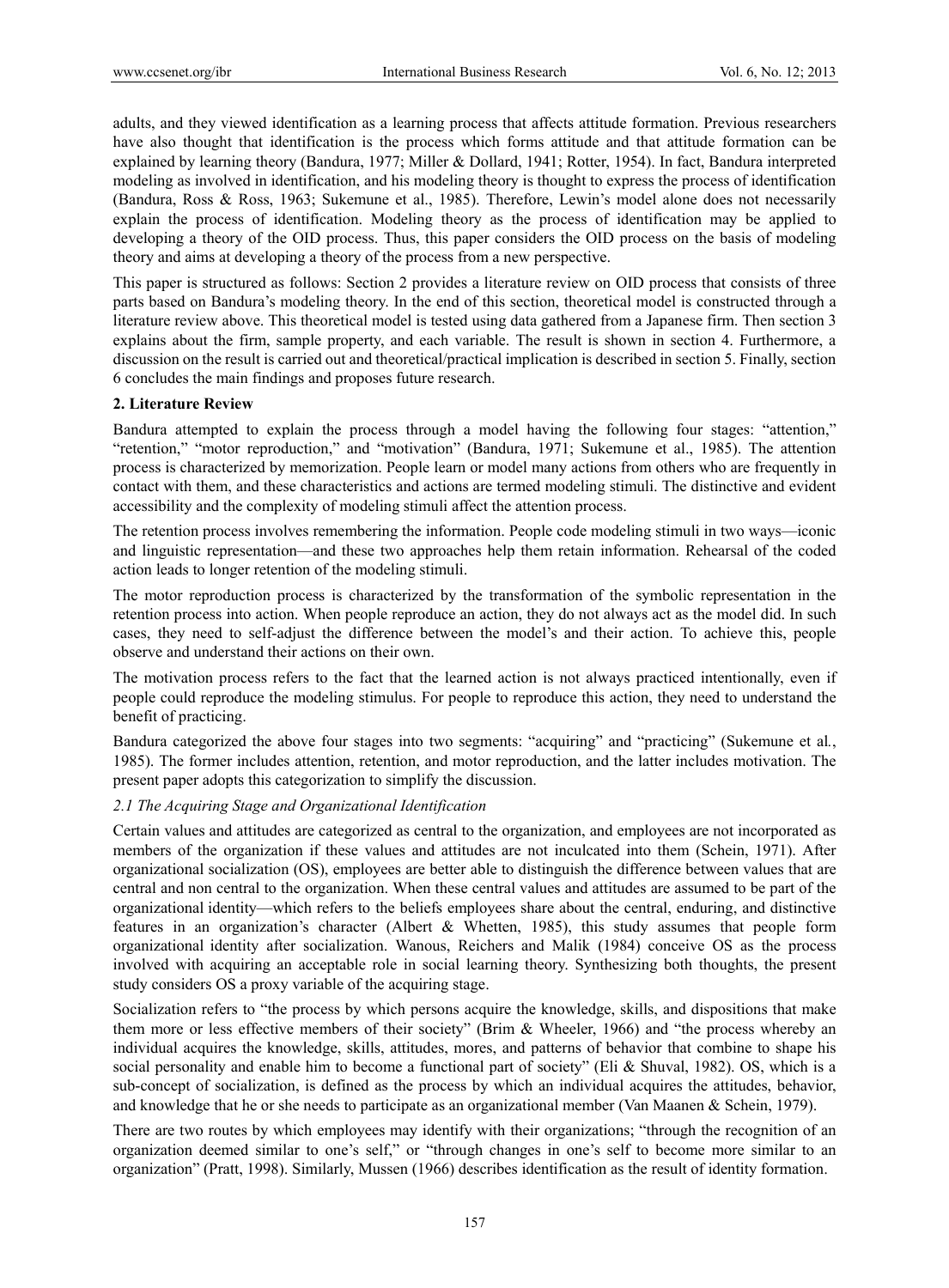Chao et al. (1994), Katz (1980), Schneider and Reichers (1983), and Wanous et al. (1984) argue that the stages of "pre-entry" and "adaptation" considerably influence self-identity formation. Newcomers face different uncertainties in their organization. Then while they establish and clarify organizational identity through OS, they are motivated to reduce uncertainties by changing their identities (Katz, 1980). According to Brim and Wheeler (1966), the function of socialization is to transform the "gemstones" of society into good workers; the content of socialization includes understanding the society's status structure and the role of prescriptions and behavior associated with the different positions in this structure. That is to say, it is believed that as the person understands the organization's status structure and adapts to the organization, his or her identity also changes toward organizational identity because OS is the process that forms the social personality (Eli & Shuval, 1982).

As Pratt (1998) and Mussen (1966) argued, identification is the result of identity formation. Thus, the causality between OS and OID is assumed because OS is the cause of identity-change. In addition, Ashforth and Mael (1984) argued that newcomers need to learn the policy, status structure, and behavioral norms in order to understand the organization and the activation within it. Newcomers construct self-definition in the process. Most of self-definition is composed of social identity.

## $H<sub>1</sub>$ : OS influences OID positively.

## *2.2 The Practicing Stage and Organizational Identification*

The practicing stage (i.e., motivation process) in Bandura's modeling theory focuses on reproducing the acquired action oneself. According to social identity theory, people are motivated to enhance self-esteem by discriminating between ingroup and outgroup (Tajfel & Turner, 1979). This paper replaces the motivation for self-reproduction with the motivation of enhancing self-esteem.

Abrams and Hogg (1990) suggest two corollaries concerning self-esteem and intergroup discrimination. Corollary 1 (C1) refers to the idea that successful intergroup discrimination strengthens social identity (i.e., develops social identification) and enhances self-esteem. Corollary 2 (C2) posits that threatened self-esteem encourages intergroup discrimination to satisfy self-esteem needs. This second corollary relates to the motivation to enhance self-esteem. Thus, this paper focuses on C2 below.

Previous studies have used the self-esteem derived from personal identity (personal self-esteem; PSE) rather than that from social identity (e.g., Brockner & Chen, 1996; Crocker, Thompson, McGraw & Ingerman, 1987; Hogg & Sunderland, 1991; Wagner, Lampen & Syllwasschy, 1986). However, in deliberating on the issue of intergroup discrimination, self-esteem in terms of social identity—that is, collective self-esteem (CSE)—is more appropriate than PSE (Long  $\&$  Spears, 1997). Therefore the relationship between CSE and intergroup discrimination is discussed here.

There are two types of studies about C2. On the one hand, in support of the C2 theory, some studies show that low CSE influences intergroup discrimination positively (e.g., Long, Spears & Manstead, 1994; Rubin & Hewstone, 1998; Ruttenberg, Zea & Sigelman, 2001). On the other hand, and contrary to C2, the studies show that high CSE influences intergroup discrimination positively (e.g., Crocker & Luhtanen, 1990; Luhtanen & Crocker, 1992).

Crocker, Blaine, and Luhtanen (1993) thought that persons with high CSE had high self-enhancement motives and that persons with low CSE had high self-protective motives. On this basis, Long and Spears (1997) thought it more likely that a person's having high CSE led to deriving a positive image from the ingroup and, thus, that he or she did not need to enhance social identity through intergroup discrimination. In fact, Long and Spears demonstrated that a person with high PSE and low CSE was likely to discriminate between groups. Rubin and Hewstone (1998) showed a similar result. Although Long, Spears, and Manstead (1994) hypothesized that a person with high CSE would have an enhanced social identity, the result showed that persons with low CSE engaged in intergroup discrimination. Ruttenberg, Zea, and Sigelman (2001), contrary to Crocker, Blaine, and Luhtanen (1993), proposed that a person with high CSE would have a strong self-protective motive and that a person with low CSE would have a strong self-enhancement motive. The result of the analysis demonstrated that persons with low CSE do engage in intergroup discrimination. Nonetheless, these studies do not theoretically deny that a person with high CSE is likely to enhance social identity.

Crocker and Luhtanen (1990) and Luhtanen and Crocker (1992) argued that CSE mediated the degree of protecting or enhancing social identity when it is threatened. That is, CSE may influence self-protective and self-enhancement motives. People with high CSE, compared to those with low CSE, are more likely to believe that they are successful and to avoid the criticism of failure. Therefore, people with high CSE may engage in ingroup-enhancing bias or distortion when they face fear of their collective identity. On the other hand, persons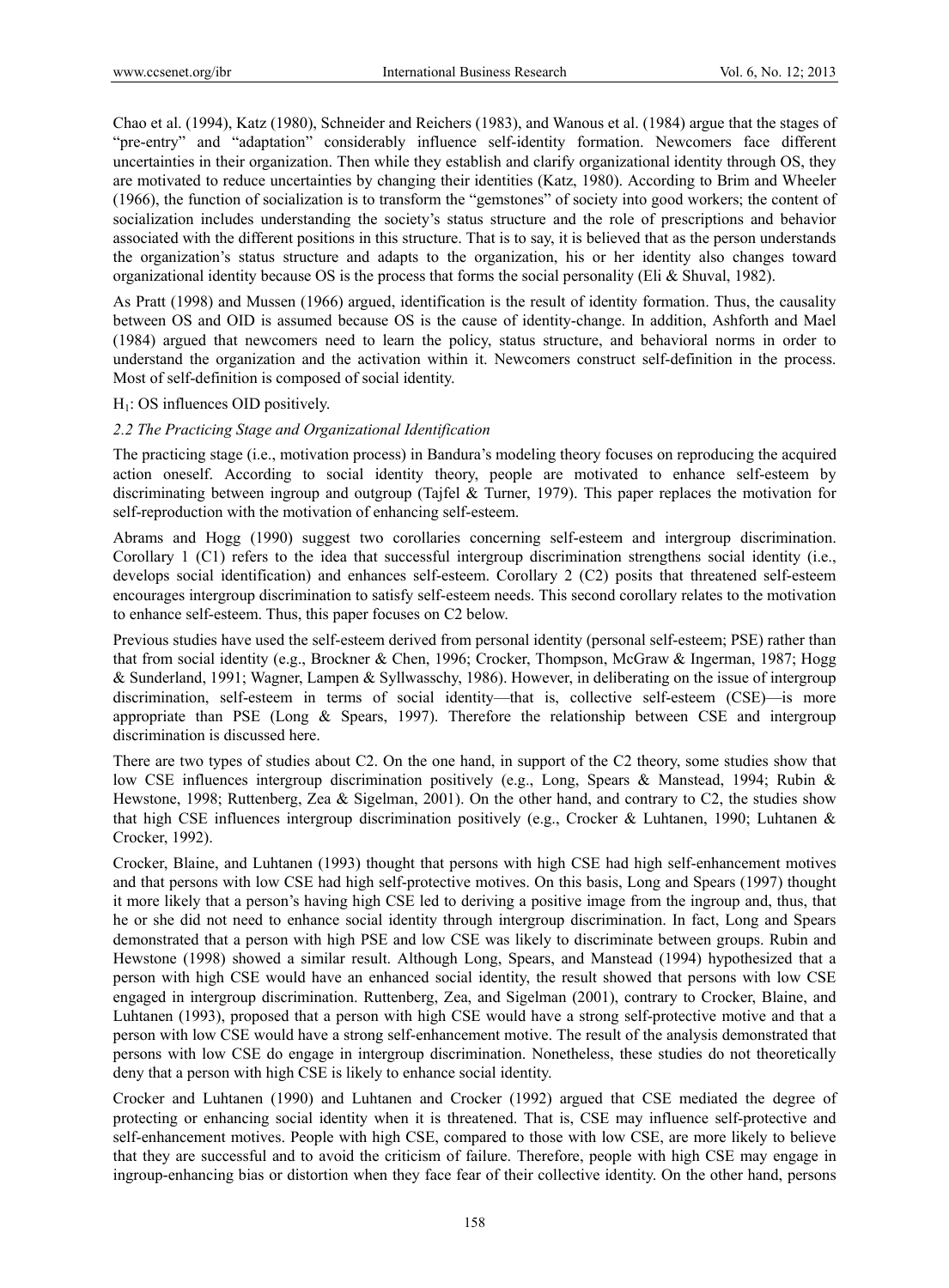with low CSE may demonstrate a lack of such ingroup-enhancing bias.

According to Sachdev and Bourhis (1987), members of high-status groups favor the ingroup more than do members of low-status groups. Member of low-status groups also favor the outgroup instead of the ingroup.

Many studies have supported C1 to date (c.f., Rubin & Hewston, 1998)—that is, that intergroup discrimination or social identification enhances self-esteem. However, the opportunities for social comparison continue even after CSE has developed. Thus, it is likely that further intergroup discrimination will be done on the basis of self-esteem. We may conclude, therefore, that there is a looping causality between self-esteem and social identification. Then if C2 is correct, as causality loops, does the degree of intergroup discrimination gradually decrease? It is actually more likely that attachment for the ingroup increases and that ingroup favoritism is encouraged.

## $H<sub>2</sub>$ : CSE influences OID positively.

#### *2.3 The Acquiring and Practicing Stages*

Previous research has often focused on the idea that socialization enhances a person's self-esteem. Gecas and Schwalbe (1986) proposed that parental behavior (control, support, and participation) and adolescents' perceptions of their parents influenced adolescents' self-evaluation (self-worth, self-efficacy, and PSE). As a result, adolescents develop their sensitivity, interpersonal relations, and self-worth through parental behavior (socialization support). Furthermore, adolescents' socialization experiences emphasized their mastery, agency, exploratory activities, and self-efficacy. Both self-worth and self-efficacy are sub-concepts of self-esteem. Therefore, Gecas and Schwalbe (1986) argued that socialization support and adolescents' socialization experiences develop their self-esteem. Harris-Britt, Valrie, and Kurtz-Costes (2007) hypothesized that racial socialization functions as a moderator between discrimination and PSE. However, the result of the analysis showed that the main effect of racial socialization influenced PSE significantly in hierarchical multiple regression, though the main effect of discrimination did not. This result may imply that racial socialization influences PSE directly and this result accords with previous studies that PSE is enhanced by messages about cultural knowledge and ethnic pride (i.e., the message of racial socialization; cf. the review of Harris-Britt *et al.,* 2007). According to Constantine and Blackmon (2002), people strengthen prejudice toward outgroups through racial socialization and as a result raise ingroup consciousness. Thus, they thought that racial socialization might enhance PSE.

The above studies mentioned that racial socialization influenced PSE, though Yoon (2001) demonstrated a critical result concerning this simple causality. He assumed that CSE functions as a mediator between racial socialization and PSE. That is, a person develops racial identity (i.e., enhances CSE) through racial socialization. On the basis of racial identity, people reevaluate themselves and improve their self-definition, resulting in positive PSE. This relationship between racial socialization and CSE is correspondent with that expressed in other studies. Katz, Joiner, and Kwon (2002) focused on members of devalued groups and analyzed the mechanism that led to emotional distress. Katz et al. explained that members of devalued groups attained membership through socialization and that members may lower CSE on the basis of the group evaluation. This study considered women to be a devalued group and men as a valued group. This logic implies that if a person is male, he would enhance CSE through socialization. Furthermore, Yoon (2004) asserted that socialization leads to ethnic consciousness, translates into positive evaluation, and relates to CSE. In fact, his results demonstrated that parental support in terms of ethnic socialization influenced children's CSE.

Few studies exist on the relationship between OS and CSE. However, OS is thought to derive from socialization, and the essence of both is same (Hayashi, 2013). Thus, this paper's hypotheses below are based on the studies referred to above.

H3: OS influences CSE positively.



Figure 1. A model of this research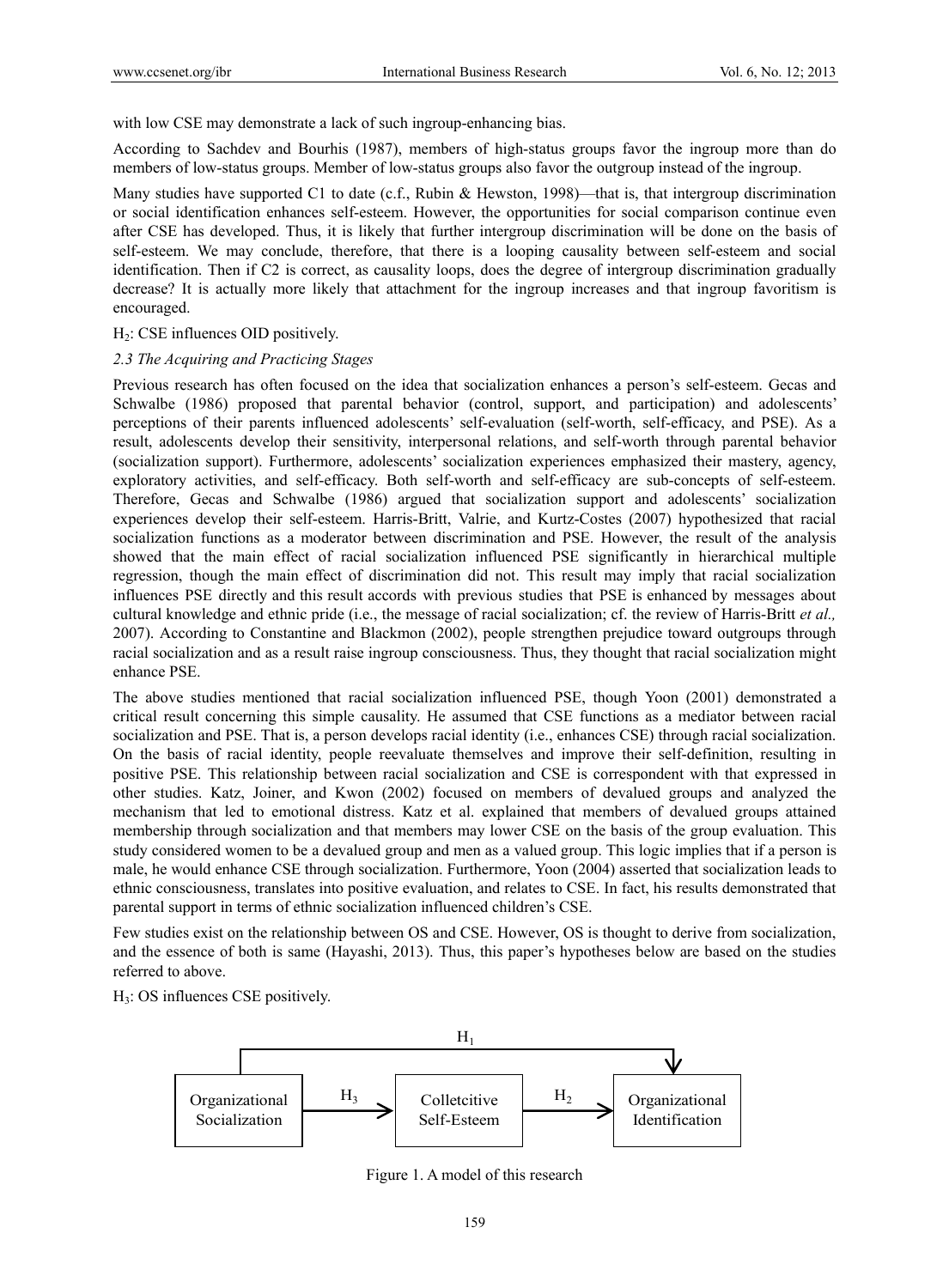## **3. Method**

The present study analyzed a Japanese semiconductor-manufacturing company that has 21 production bases worldwide. The HR department of this company was contacted and questionnaires were distributed during induction sessions for promoted employees. They answered the questionnaire in the presence of the HR staff.

Japanese companies, in particular manufacture companies, tend to make much of "make" strategy to their employees, compared to western companies which tend to make much of "buy" strategy. According to Rousseau (1998), the company using only "buy" strategy may hinder employees' OID. That is, when we investigate the process of OID, such Japanese companies are likely to be appropriate.

## *3.1 Sample*

Although 250 employees answered the questionnaire, the number of valid responses was 236. The sample was composed of 133 senior staff, 65 assistant managers, and 38 managers. There were 232 males and 4 females. Ages ranged from 28 to 50 years ( $M = 34.32$ ,  $SD = 4.99$ ). Tenure ranged from 1 to 27 years ( $M = 10.37$ ,  $SD = 10.37$ 5.81).

## *3.2 Measures*

The questionnaire contained three parts, covering OID, CSE, and OS.

## 3.2.1 Organizational Identification (Note 1)

For this study, the 6-item OID scale from Mael and Ashforth (1992) was used. Respondents indicated on a 7-point Likert scale the extent to which they agreed or disagreed with each given statement: (1) when someone criticizes my company, it feels like a personal insult; (2) I am very interested in what others think about my company; (3) when I talk about this company, I usually say "we" rather than "they"; (4) this company's successes are my successes; (5) when someone praises this company, it feels like a personal compliment; and (6) if a story in the media criticized the school, I would feel embarrassed. The coefficient alpha for this scale was .805.

## 3.2.2 Collective Self-Esteem

A 10-item CSE scale from modified Pierce et al. (1989) was employed. Respondents indicated on a 7-point Likert scale the extent to which they agreed or disagreed with each given statement: (1) my company counts for me; (2) my company take me seriously; (3) my company is important; (4) my company is trusted; (5) there is faith in my company; (6) my company can make a difference; (7) my company am valuable; (8) my company is helpful; (9) my company is efficient; and (10) my company is cooperative. The coefficient alpha for this scale was .847.

## 3.2.3 Organizational Socialization

The third instrument used was the 35-item OS scale from Haueter, Macan, and Winter (2003). Respondents indicated on a 7-point Likert scale the extent to which they agreed or disagreed with each given statement: (1) I know the specific names of the products/services produced/provided by this organization; (2) I know the history of this organization (e.g., when and who founded the company, original products/services, how the organization survived tough times); (3) I know the structure of the organization (e.g., how the department fit together); (4) I understand the operations of this organization (e.g., who does what, how sites, subsidiaries and/or branches contribute); (5) I understand this organization's objectives and goals; (6) I understand how various departments, subsidiaries, and/or sites contribute to this organization's goals; (7) I understand how my job contributes to the larger organization; (8) I understand how to act to fit in with what the organization values and believes; (9) I know this organization's overall policies and/or rules (e.g., chain of command, who is influential, what needs to be done to advance or maintain good standing); (10) I understand the internal politics within this organization; (11) I understand the general management style (e.g., top-down, participative) used in this organization; and (12) I understand what is meant when members use language (e.g., acronyms, abbreviations, nicknames) particular to this organization. The coefficient alpha for this scale was .834.

## 3.2.4 Control Variable

Respondents were asked to answer when they entered this company. And tenure was calculated using present year and this number. This tenure was treated as control variable, confounding variable.

## **4. Results**

Structural Equation Modeling (SEM) was conducted with AMOS to determine if the proposed model fitted the data. Model fit was evaluated by using several fit indices, including  $\chi$ 2, CFI, GFI, AGFI, and RMSEA.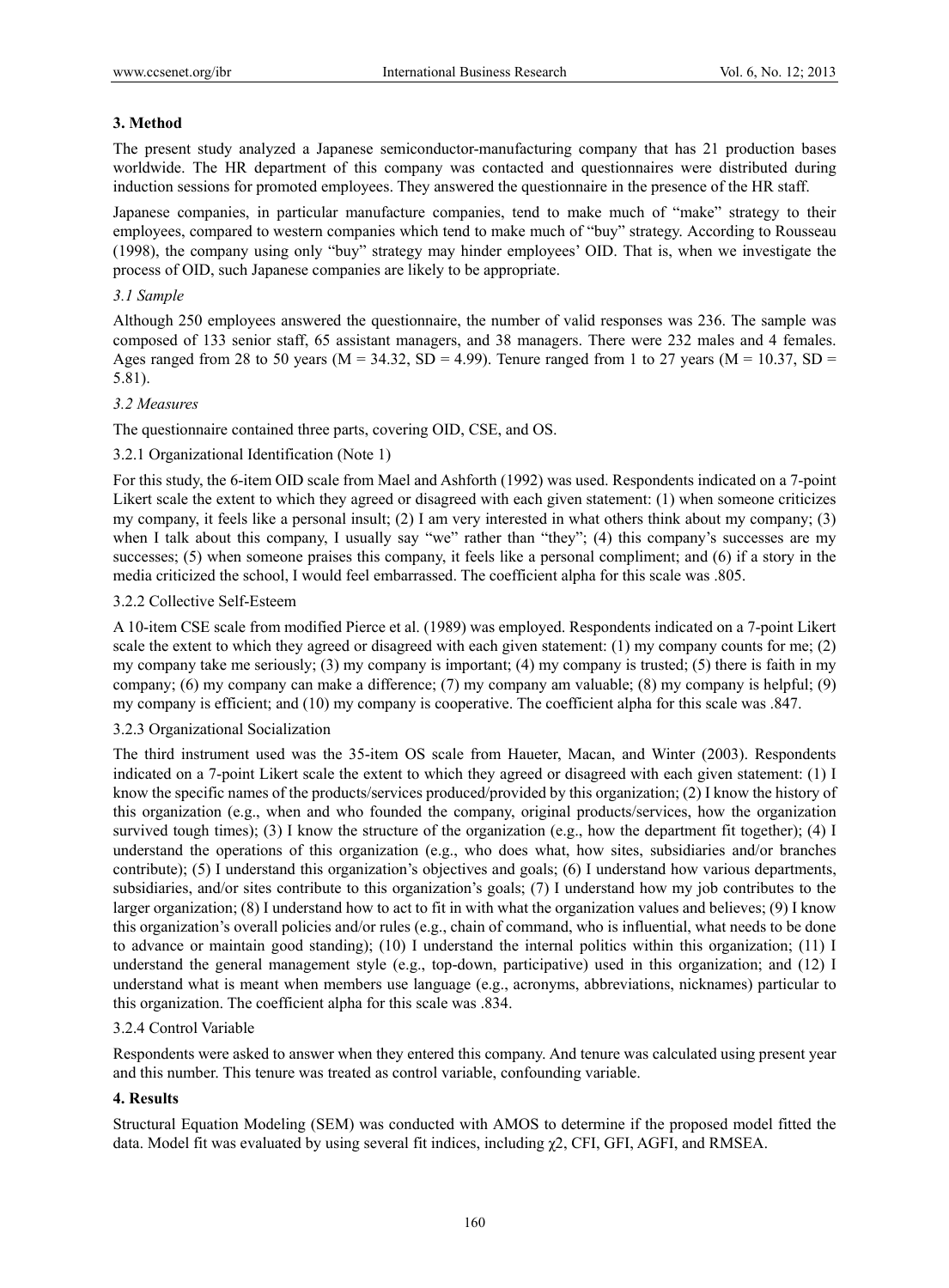| Concept                          | Item                                                                                                        | Factor<br>Loading |
|----------------------------------|-------------------------------------------------------------------------------------------------------------|-------------------|
| Organizational<br>Identification | when some one criticizes my company, it feels like a personal insult                                        |                   |
|                                  | I am very interested in what others think about my company                                                  |                   |
|                                  | when I talk about this company, I usually say "we" rather than "they"                                       |                   |
|                                  | this company's successes are my successes                                                                   |                   |
|                                  | when someone praises this company, it feels like a personal compliment                                      |                   |
|                                  | if a story in the media criticized the school, I would feel embarrassed                                     |                   |
| Collective Self-Esteem           | my company counts for me                                                                                    | .756              |
|                                  | my company take me seriously                                                                                |                   |
|                                  | my company is important                                                                                     |                   |
|                                  | my company is trusted                                                                                       | .917              |
|                                  | there is faith in my company                                                                                | .848              |
|                                  | my company can make a difference                                                                            | .786              |
|                                  | my company am valuable                                                                                      | .705              |
|                                  | my company is helpful                                                                                       | .775              |
|                                  | my company is efficient                                                                                     | .700              |
|                                  | my company is cooperative                                                                                   | .577              |
|                                  | I know the specific names of the products/services produced/provided by this organization                   | .553              |
| Organizational<br>Socialization  | I know the history of this organization                                                                     | .711              |
|                                  | I know the structure of the organization                                                                    | .754              |
|                                  | I understand the operations of this organization                                                            | .722              |
|                                  | I understand this organization's objectives and goals                                                       | .664              |
|                                  | I understand how various departments, subsidiaries, and/or sites contribute to this<br>organization's goals |                   |
|                                  |                                                                                                             |                   |
|                                  | I understand how to act to fit in with what the organization values and believes                            | .679              |
|                                  | I know this organization's overall policies and/or rules                                                    |                   |
|                                  | I understand the internal politics within this organization                                                 |                   |
|                                  | I understand the general management style used in this organization                                         |                   |
|                                  | I understand what is meant when members use language particular to this organization                        | .696              |

## Table 1. Factor loading of confirmatory factor analysis

First, confirmatory factor analysis using SEM was conducted and the factor loading was shown in Table 1. Almost all items showed the high factor loading. Next, path analysis using SEM was conducted (see Figure 2). The significance level of the path coefficient was set at 1%. The fit indices were  $\chi$ 2 = 586.619, CFI = .945, GFI  $= .845, AGFI = .809, and RMSEA = .055. This model showed high fit to the data. As the result revealed, the$ factors of OS affected both CSE and OID positively and significantly; the path coefficients were .777 and .342, respectively. These results supported H1 (OS influences OID positively) and H3 (OS influences CSE positively). H2 (CSE influences OID positively) was also supported because CSE affected OID positively and significantly: the path coefficient was .522. We can think this model is a partial mediation model because of good fit indices.

Furthermore, tenure affected OS and CSE significantly. This means that the longer an employee works in an organization, the more OS and CSE develop. However, tenure did not affect OID significantly. Therefore, tenure indirectly influences OID through OS and CSE.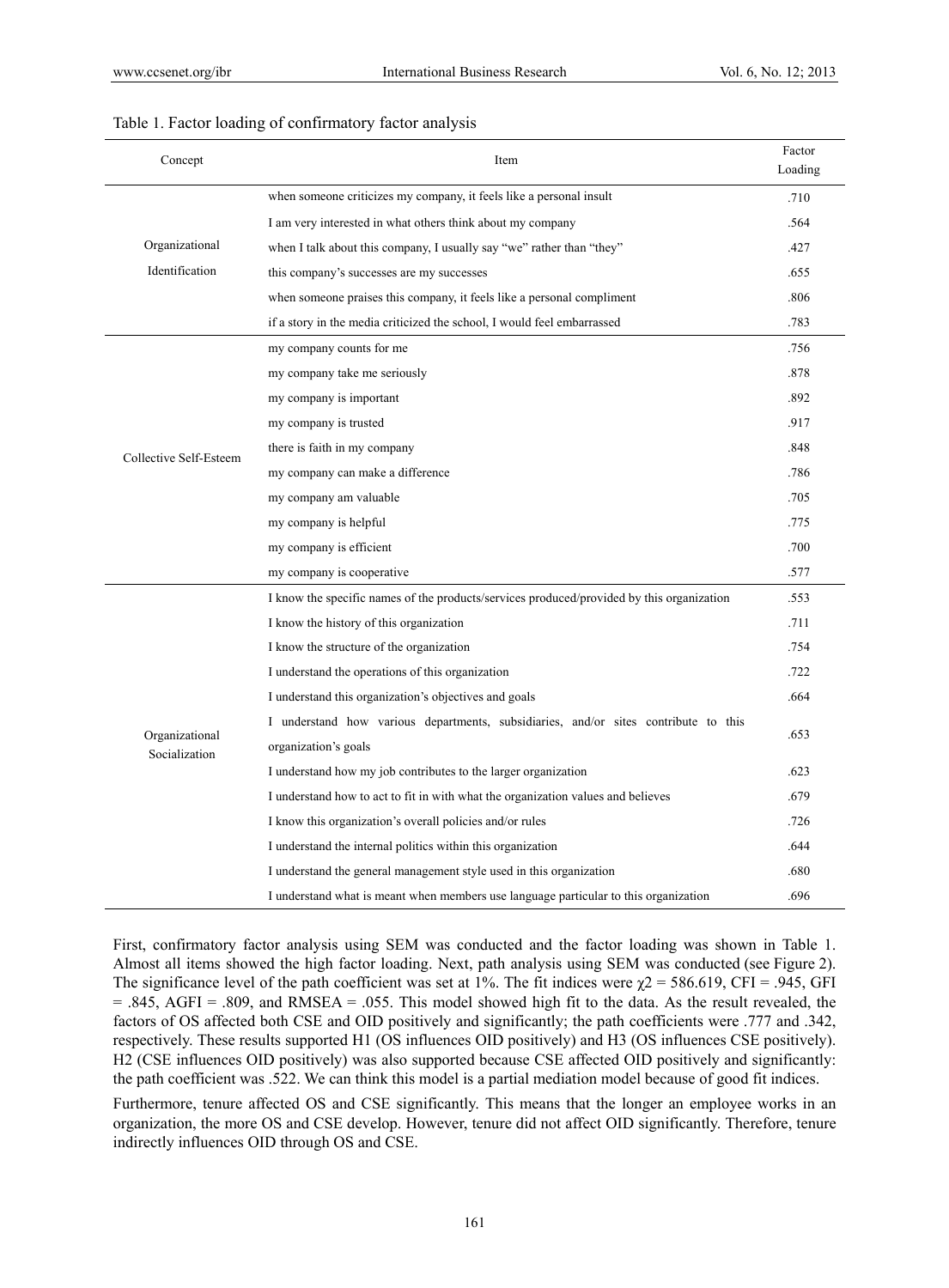

Figure 2. The path model for this study

## **5. Discussion and Implications**

The three hypotheses were supported: (1) OS influences OID positively, (2) CSE influences OID positively, and (3) OS influences CSE positively. This means that two routes were demonstrated. On the one hand, as employees enter the organization and socialize, their identities will be gradually changed toward the organizational identity. This change of identity, in turn, leads to OID. On the other hand, employees become members of their organizations through socializing. As a result, they will regard their organizations more positively because they recognize themselves as members of the organizations and develop an increasing awareness of their organization's evaluation. Employees wish to regard themselves positively; thus, they identify with their organization, which in turn gains a positive evaluation because of their self-enhancement motive.

However, this paper posited that the organization gains a positive evaluation from its surroundings. This assumption supports the above logic—that employees will regard their organizations more positively because they recognize themselves as members of the organizations and become increasingly aware of their organizations' evaluation. Previous research has also supported the importance of this assumption (e.g., Ashforth & Mael, 1989; Carmeli, Gilat & Weisberg, 2006; Dukerich, Golden & Shortell, 2002; Dutton, Dukerich & Harquail, 1994; George & Chattopadhyay, 2005; Mael & Ashforth, 1992; March & Simon, 1958; Smidts, Pruyn & Van Riel, 2001), while for example Tajfel and Turner (1979) and Elsbach and Kramer (1996) argued about the possibility that organizational identity might be threatened and gain the low evaluation. It means this assumption is not always supported. Thus, in the present study, this process of OID may be applied only to an organization with a positive evaluation.

This paper contributes to an understanding of the OID process. Although previous researchers have used Lewin's model (1947) to explain the OID process, the present paper used Bandura's model (1971). This difference between the models leads to some different results. For example, in Lewin's model, the first step is to "unfreeze" the habit. This step may be useful to employees who have changed their jobs and have experienced organizational change because they already have organizational identity in the previous organization. This step may not be useful, however, to newcomers who begin to work in an organization for the first time because they do not have a previous organizational identity to unfreeze. On the other hand, in Bandura's model, the first step is to acquire the way to work and the organizational identity. This step may occur after Lewin's "unfreezing." Thus, this step may be useful to newcomers and or to employees who have already unfrozen their previous organizational identity. In other words, Bandura's model explains the process by which employees identify with their organizations more fully than Lewin's model (which instead explains the process by which employees "disidentify" with their organizations). Therefore, the present paper may explain the OID process better than previous studies have.

This study has also demonstrated the relationship between OS and OID. From the beginning, it has been observed that the two concepts have the following difference. Because the environment and the person are both supposed to be subjects in OS (e.g., Brim & Wheeler, 1966), aspects of education and control have always existed in the study of OS. However, because only the person is assumed to be the subject in OID (e.g., Freud, 1922), the aspects of education and control have not been predominant in the study of OID. From the results of this study, the possibility of educating people so as to develop their OID was demonstrated by presenting the relationship between both concepts. Thus, this paper has demonstrated the possibility of managing OID.

Previously, many researchers have showed the positive relationship between OID and tenure (e.g., Foote, 1951;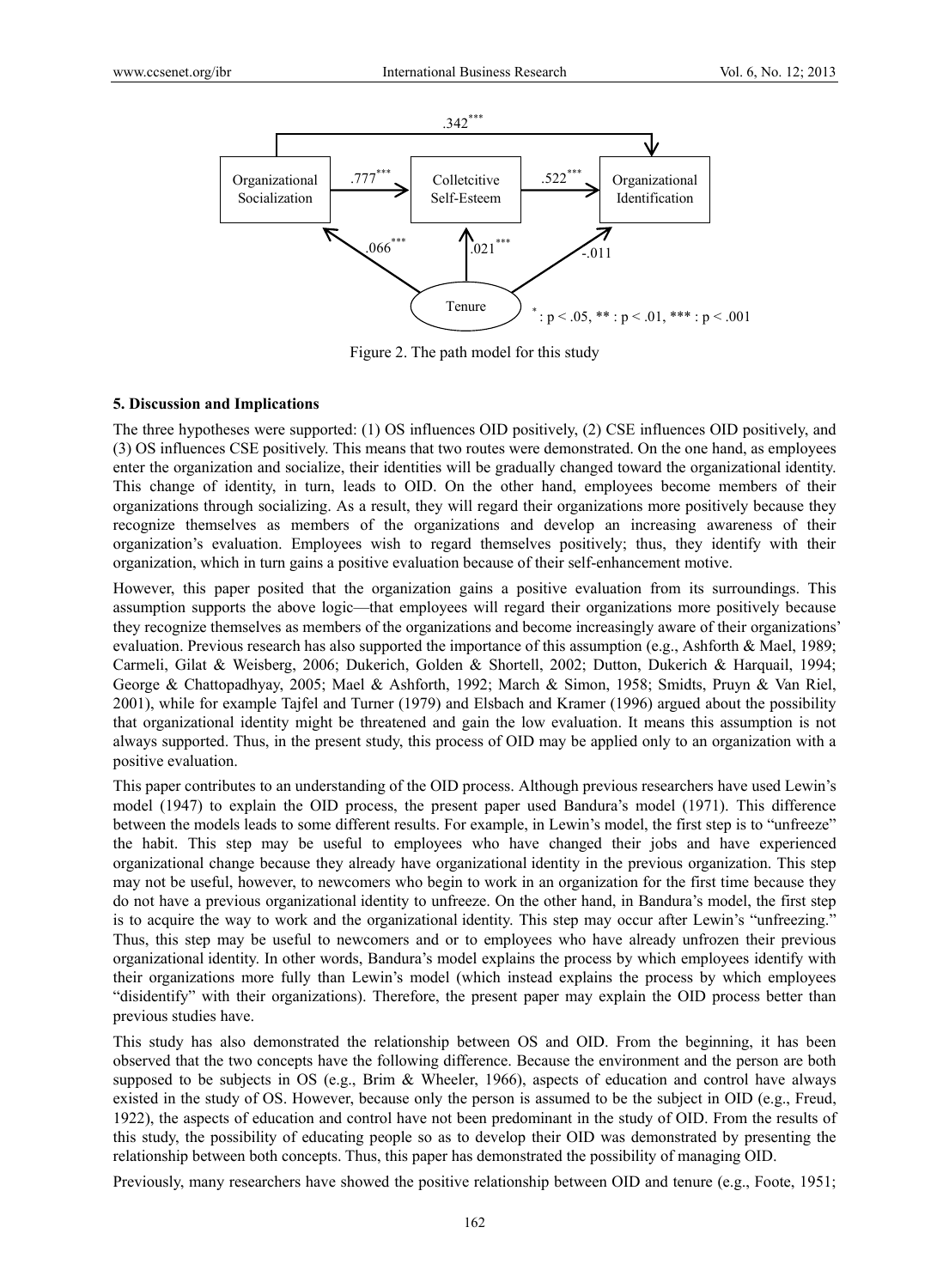Hall & Schneider, 1972; Hall, Schneider & Nygren, 1970; Lee, 1971; Mael & Ashforth, 1992; March & Simon, 1958). They didn't think tenure affect OID directly, but indirectly through satisfying employee's needs (March & Simon, 1958), making certain investments in their careers (Hall & Schneider, 1970), and so on. We supported their assertions because tenure affected OS and CSE significantly, but not OID significantly. That is, this result emphasizes that OS is important to develop OID.

In addition, this paper also contributes to the practical side. First, the source of a company's reputation is organizational identity (Fombrun & Van Riel, 2004). Therefore, employees play an important role in forming reputation. Friedman (2009) argued that employees' OID becomes a mediator when human resource functions influence reputation formation. Other researchers argue that OID is important for the influence of organizational identity on reputation (Fombrun & Van Riel, 2004; Lichtenstein, Netemeyer & Maxham, 2010). Therefore, if the organization can manage employees' OID, it would lead to forming the favorable reputation. The present paper demonstrated the process of OID, so it is likely that the organization can form the favorable reputation.

Second, when an organization wishes to develop OID through its employees, it first needs to develop OS tactics (Van Maanen & Schein, 1979). At the same time, it needs to differentiate itself from other organizations because it needs to be evaluated positively by its surroundings, which include the employees and applicants. As mentioned above, the core concept of reputation is organizational identity, and OID is important if organizational identity is to influence reputation. According to the definition of organizational identity, an organization that has organizational identity perceives the ways in which it is different from other organizations. Thus, the organization needs to self-evaluate to know itself, to be aware of its evaluation from its surroundings, and to gain a positive evaluation. This implication is applied to the formation of a favorable reputation. Thus, having a good understanding of the process of OID development may influence the formation of a favorable reputation.

Third, according to Rousseau (1998), "making" strategy increases the degree for employees to identify with their organization. We support this argument and explain how "making" strategy develops employee's OID. When a firm recruits employees from all over the world, it becomes difficult to retain them because their value and culture are diverse. In terms of resource based view (RBV; Barney, 1991), employees' retention is important for the firm's competitive advantage. Therefore, this study suggests the way to retain employees because OID leads to attachment to their organization, and in turn turnover reduction.

# **6. Conclusion**

The aim of this research was to develop new OID process model on the basis of Bandura's modeling theory. The model consisted of OS, CSE, and OID. Then the relationship between these concepts was tested using SEM. As a result, we demonstrated how employees identified with their organization. OS influenced OID both directly and indirectly. This means that OS is important for OID and the possibility that organization manage employees' identification with it. If organization manages employees' OID successfully, it may lead to favorable organizational reputation. Favorable reputation draws many talents to the organization, and it functions to decrease employees' turnover intention. That is, OID can be the source of organizational competitive advantage.

This study used cross-sectional data and self-completion design for an analysis. This data is not well suited to the consideration of causal processes. So this model needs to be tested using panel data. Furthermore, this data was gathered from one company which is within one industry. It is likely to be influenced by industrial characteristics. Thus, future work which uses cross-industrial data and cross-cultural data would be expected.

This model provides various determinants of OID, which were researched by previous studies, with the framework which can classify them. Based on this model, it can be demonstrated which steps (OS, CSE, or OID) are influenced by factors. Future works need to focus on what kind of determinants have larger influence over OID.

# **References**

- Abrams, D., & Hogg, M. A. (1990). Social identification, self-categorizatoin and social influence. *European Review of Social Psychology*, *1*(1), 195–228. http://dx.doi.org/10.1080/14792779108401862
- Albert, S., & Whetten, D. A. (1985). Organizational identity. In B. M. Staw & L. L. Cummings (Eds.), *Research in organizational behavior* (Vol. 7, pp. 263–295). Greenwich, CT: JAI Press.
- Ashforth, B. E. (1998). Becoming: how does the process of identification unfold? In D. A. Whetten & P. Godfrey (Eds.), *Identity in Organizations* (pp. 213–222)*.* Thousand Oaks, CA: Sage Publications.
- Ashforth, B. E., & Mael, F. (1989). Social identity theory and the organization. *The Academy of Management Review*, *14*(1), 20–39.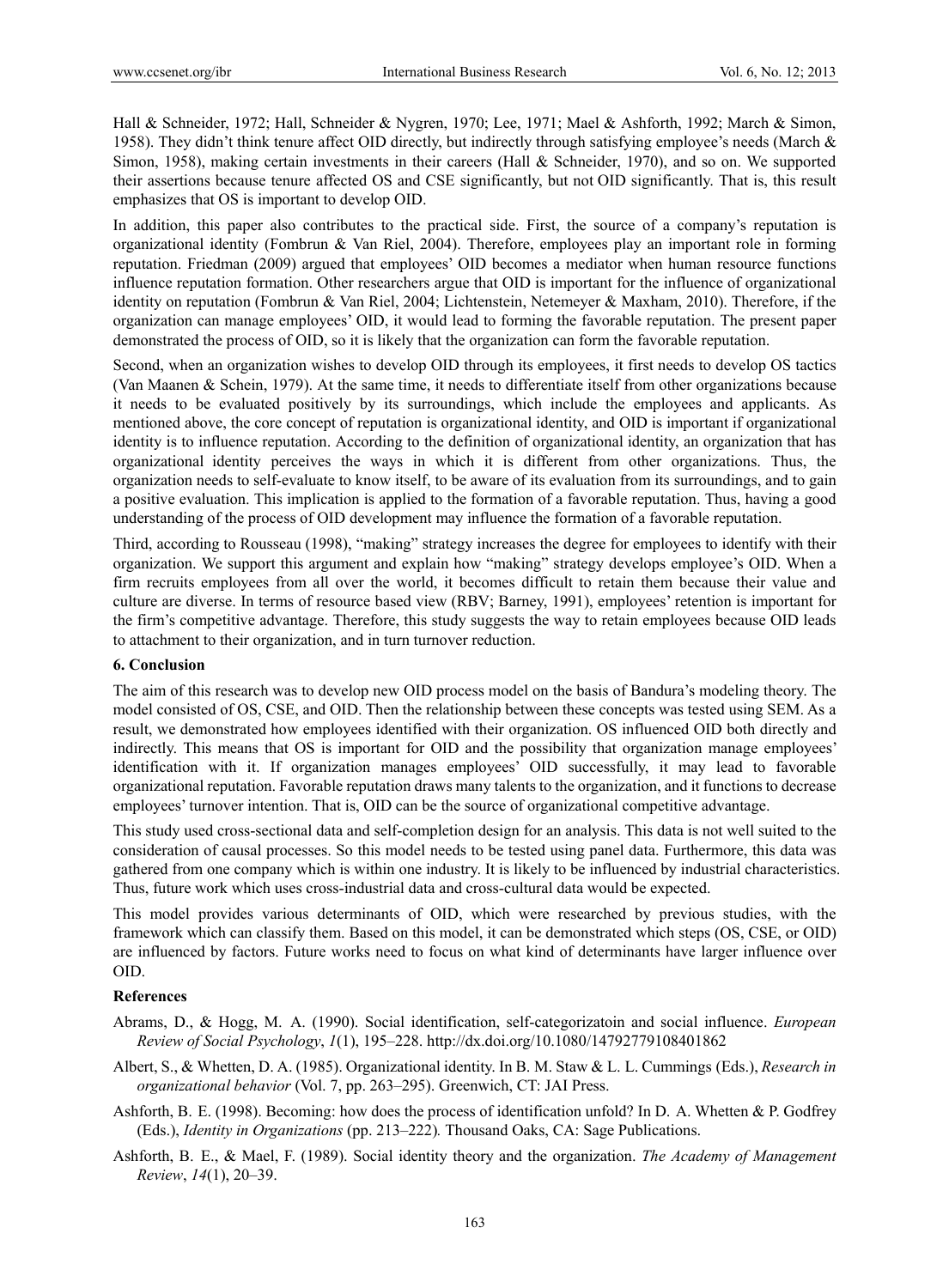Bandura, A. (1971). *Psychological modeling: conflicting theories*. Chicago: Aldine-Atherton.

- Bandura, A. (1977). *Social learning theory*. Englewood Cliffs, NJ: Prentice-Hall.
- Bandura, A., & Huston, A. C. (1961). Identification as a process of incidental learning. *Journal of Abnormal and Social Psychology, 63*(2), 311–318. http://dx.doi.org/10.1037/h0040351
- Bandura, A., Ross, D., & Ross, S. A. (1963). A comparative test of the status envy, social power, and secondary reinforcement theories of identificatory learning. *Journal of Abnormal and Social Psychology, 67*(6), 527–534. http://dx.doi.org/10.1037/h0046546
- Barney, J. B. (1991). Firm Resources and Sustained Competitive Advantage. *Journal of Management*, *17*(1), 99– 120. http://dx.doi.org/10.1177/014920639101700108
- Brim, O. G., & Wheeler, S. (1966). *Socialization after childhood: two essays* (pp. 1–49)*.* NewYork: John Wiley & Sons.
- Brockner, J., & Chen, Y. (1996). The moderating roles of self-esteem and self-construal in relation to a threat to the self: evidence from the people's republic of China and the United States. *Journal of Personality and Social Psychology, 71*(3), 603–615. http://dx.doi.org/10.1037/0022-3514.71.3.603
- Carmeli, A., Gilat, G., & Weisberg, J. (2006). Perceived external prestige, organizational identification and affective commitment: stakeholder approach. *Corporate Reputation Review*, *9*(2), 92–104. http://dx.doi.org/10.1057/palgrave.crr.1550014
- Chao, G. T., O'Leary-Kelly, A. M., Wolf, S., Klein, H. J., & Gardner, P. D. (1994). Organizational socialization: its content and consequences. *Journal of Applied Psychology*, *79*(5), 730–743. http://dx.doi.org/10.1037/0021-9010.79.5.730
- Constantine, M. G., & Blackmon, S. M. (2002). Black adolescents' racial socialization experiences: their relations to home, school, and peer self-esteem. *Journal of Black Studies*, *32*(3), 322–335. http://dx.doi.org/10.1177/002193470203200303
- Crocker, J., Blaine, B., & Luhtanen, R. (1993). Prejudice, intergroup behaviour and self-esteem: enhancement and protection motives. In M. A. Hogg & D. Abrams (Eds.), *Group motivation social psychological perspectives* (pp. 52–67). New York: Harvester Wheatsheaf.
- Crocker, J., & Luhtanen, R. (1990). Collective self-esteem and ingroup bias. *Journal of Personality and Social Psychology*, *58*(1), 60–67. http://dx.doi.org/10.1037/0022-3514.58.1.60
- Crocker, J., Thompson, L. L., McGraw, K. M., & Ingerman, C. (1987). Downward comparison, prejudice, and evaluations of others: effects of self-esteem and threat. *Journal of Personality and Social Psyhoclogy, 52*(5), 907–916. http://dx.doi.org/10.1037/0022-3514.52.5.907
- Dukerich, J. M., Golden, B. R., & Shortell, S. M. (2002). Beauty is in the eye of the beholder: the impact of organizational identification, identity, and image on the cooperative behaviors of physicians. *Administrative Science Quarterly*, *47*(3), 507–533. http://dx.doi.org/10.2307/3094849
- Dutton, J. E., Dukerich, J. M., & Harquail, C. V. (1994). Organizational images and member identification. *Administrative Science Quarterly*, *39*(2), 263–289. http://dx.doi.org/10.2307/2393235
- Eli, I., & Shuval, J. T. (1982). Professional socialization in dentistry: a longitudinal analysis of attitude changes among dental students towards the dental profession. *Social Science and Medicine, 16*(9), 951–955. http://dx.doi.org/10.1016/0277-9536(82)90362-8
- Elsbach, K. D., & Kramer, R. M. (1996). Members' responses to organizational identity threats: encountering and countering the business week rankings. *Administrative Science Quarterly*, *41*(3), 442–476. http://dx.doi.org/10.2307/2393938
- Fiol, C. M. (2002). Capitalizing on paradox: the role of language in transforming organizational identities. *Organization Science*, *13*(6), 653–666. http://dx.doi.org/10.1287/orsc.13.6.653.502
- Fombrun, C. J., & Van Riel, C. B. M. (2004). *Fame & fortune: how successful companies build winning reputations*. New York: Financial Times/Prentice Hall.
- Foote, N. N. (1951). Identification as the basis for a theory of motivation. *American Sociological Review*, *16*(1), 14–21. http://dx.doi.org/10.2307/2087964
- Freud, S. (1922). *Group psychology and the analysis of the ego (translation by James Strachey).* London: The International Psycho-Analytical Press. http://dx.doi.org/10.1037/11327-000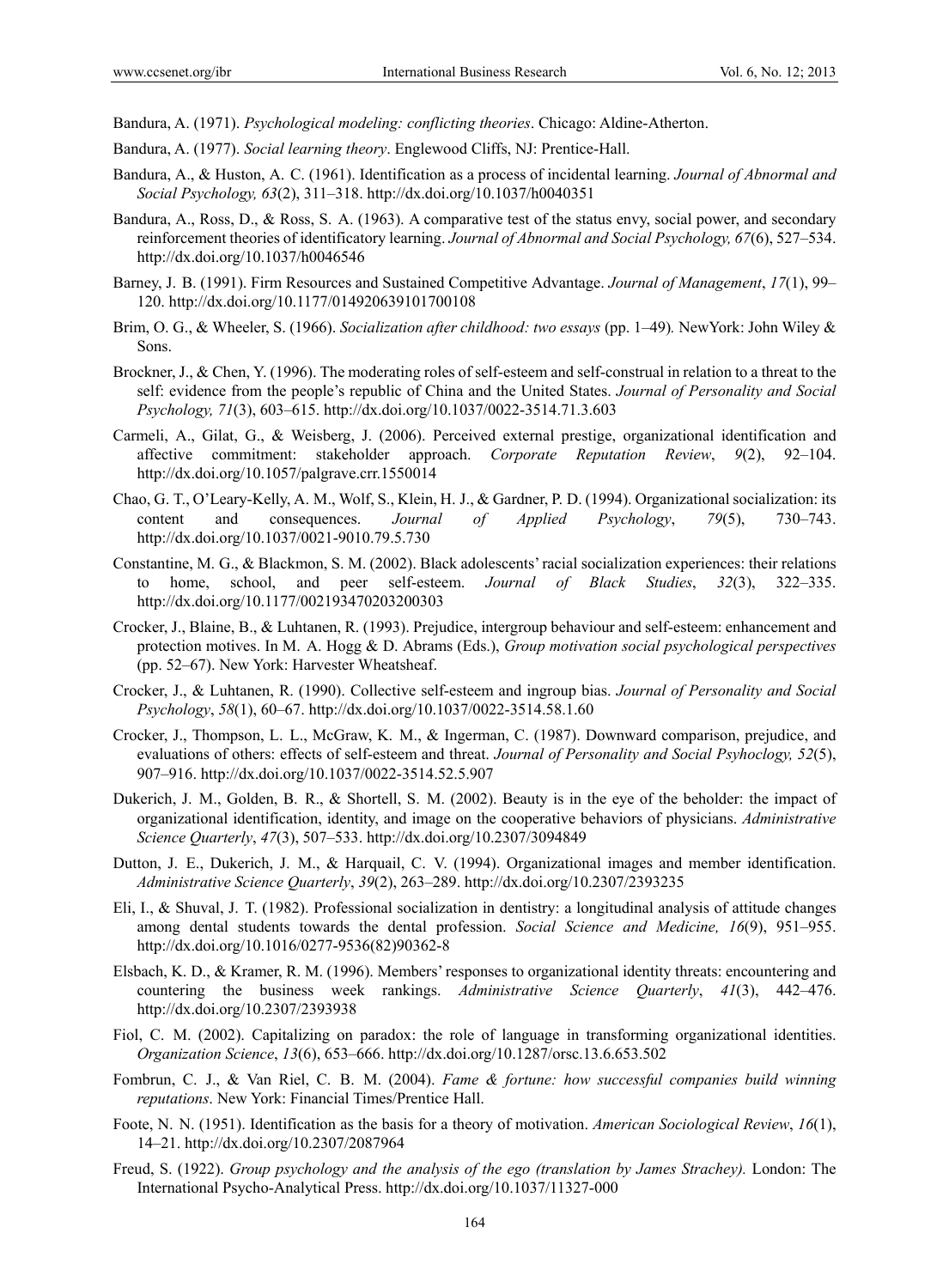- Friedman, B. A. (2009). Human resource management role implications for corporate reputation. *Corporate Reputation Review*, *12*(3), 229–244. http://dx.doi.org/10.1057/crr.2009.17
- Gecas, V., & Schwalbe, M. L. (1986). Parental behavior and adolescent self-esteem. *Journal of Marriage and Family*, *48*(1), 37–46. http://dx.doi.org/10.2307/352226
- George, E., & Chattopadhyay, P. (2005). One foot in each camp: the dual identification of contract workers. *Administrative Science Quarterly*, *50*(1), 68–99.
- Hall, D. T., & Schneider, B. (1972). Correlates of organizational identification as a function of career pattern and organizational type. *Administrative Science Quarterly*, *17*(3), 340–350. http://dx.doi.org/10.2307/2392147
- Hall, D. T., Schneider, B., & Nygren, H. T. (1970). Personal factors in organizational identification. *Administrative Science Quarterly*, *15*(2), 176–190. http://dx.doi.org/10.2307/2391488
- Harquail, C. V. (1998). Organizational identification and the "whole person": integrating affect, behavior, and cognition. In D. A. Whetten & P. Godfrey (Eds.), *Identity in Organizations* (pp. 223–231)*.* Thousand Oaks, CA: Sage Publications.
- Harris-Britt, A., Valrie, C. R., & Kurtz-Costes, B. (2007). Perceived racial discrimination and self-esteem in African American youth: racial socialization as a protective factor. *Journal of Research on Adolescence*, *17*(4), 669–682. http://dx.doi.org/10.1111/j.1532-7795.2007.00540.x
- Haueter, J. A., Macan, T. H., & Winter, J. (2003). Measurement of newcomer socialization: construct validation of a multidimensional scale. *Journal of Vocational Behavior*, *63*(1), 20–39. http://dx.doi.org/10.1016/S0001-8791(02)00017-9
- Hayashi, S. (2013). Discriminant validity between organizational socialization and organizational identification. *The Japanese Journal of Administrative Science*, *26*(1), 1–15. http://dx.doi.org/10.5651/jaas.26.1
- Hogg, M. A., & Abrams, D. (1988). *Social identifications: a social psychology of inter-group relations and group processes*. London: Routledge.
- Hogg, M. A., & Sunderland, J. (1991). Self-esteem and intergroup discrimination in the minimal group paradigm. *British Journal of Social Psychology*, *30*(1), 51–62. http://dx.doi.org/10.1111/j.2044-8309.1991.tb00922.x
- Johnson, M. D., Morgeson, F. P., & Hekman, D. R. (2012). Cognitive and affective identification: exploring the links between different forms of social identification and personality with work attitudes and behavior. *Journal of Organizational Behavior*, *33*(8), 1142–1167. http://dx.doi.org/10.1002/job.1787
- Katz, R. (1980). Time and work: toward an integrative perspective. In B. M. Staw & L. L. Cummings (Eds.), *Research in organizational behavior* (Vol. 2, pp. 81–127). Greenwich, CT: JAI Press.
- Katz, J., Joiner Jr., T. E., & Kwon, P. (2002). Membership in a devalued social group and emotional well-being: developing a model of personal self-esteem, collective self-esteem, and group socialization. *Sex Roles*, *47*(9/10), 419–431. http://dx.doi.org/10.1023/A:1021644225878
- Lee, S. M. (1970). An empirical analysis of organizational identification. *Academy of Management Journal*, *14*(2), 213–226. http://dx.doi.org/10.2307/255308
- Lewin, K. (1947). Froniters in group dynamics: concept, method and reality in social science; social equilibria and social change. *Human Relations*, *1*(5), 5–41. http://dx.doi.org/10.1177/001872674700100103
- Lichtenstein, D. R., Netemeyer, R. G., & Maxham, J. G. III. (2010). The relationships among manager-, employee-, and customer-company identification: implications for retail store financial performance. *Journal of Retailing*, *86*(1), 85–93. http://dx.doi.org/10.1016/j.jretai.2010.01.001
- Long, K., & Spears, R. (1997). The self-esteem hypothsis revisited: differentiation and the disaffected. In R. Spears, P. F. Oakes, N. Ellemers & S. A. Haslam (Eds.), *The social psychology of stereotyping and group life* (pp. 296–317). Oxford: Blackwell Publishers Ltd.
- Long, K. M., Spears, R., & Manstead, A. S. R. (1994). The influence of personal and collective self-esteem on strategies of social differentiation. *British Journal of Social Psychology*, *33*(3), 313–329. http://dx.doi.org/10.1111/j.2044-8309.1994.tb01028.x
- Luhtanen, R., & Crocker, J. (1992). A collective self-esteem scale: self-evaluation of one's social identity. *Personality and Social Psychology Bulletin*, *18*(3), 302–318. http://dx.doi.org/10.1177/0146167292183006
- Mael, F., & Ashforth, B. E. (1992). Alumni and their alma mater: a partial test of the reformulated model of organizational identification. *Journal of Organizational Behavior*, *13*(2), 103–123.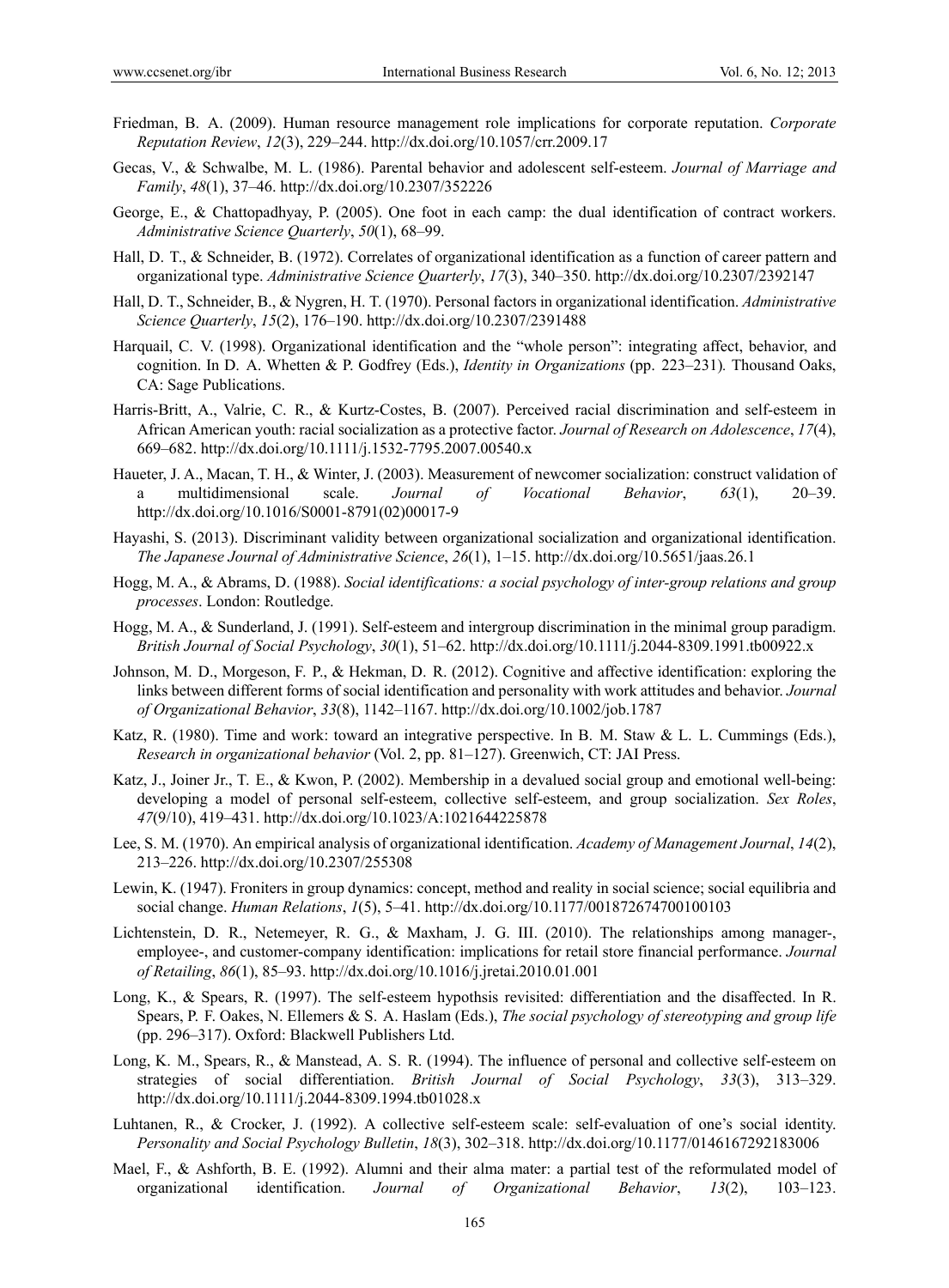http://dx.doi.org/10.1002/job.4030130202

- March, J. G., & Simon, H. A. (1958). *Organizations*. New York: Wiley.
- Miller, N. E., & Dollard, J. (1941). *Social learning and imitation*. New Haven, Conn.: Yale University Press.
- Mussen, P. (1966). Early socialization: learning and identification. In G. Mandler, P. Mussen, N. Kogan & M. A. Wallach (Eds.), *New directions in psychology* (Vol. III, pp. 51–110). New York: Holt, Rinehart and Winston.
- Pierce, J. L., Gardner, D. G., Cummings, L. L., & Dunham, R. B. (1989). Organization-based self-esteem: construct definition, measurement, and validation. *The Academy of Management Journal*, *32*(3), 622–648. http://dx.doi.org/10.2307/256437
- Pratt, M. G. (1998). To be or not to be? central questions in organizational identification. In D. A. Whetten & P. Godfrey (Eds.), *Identity in Organizations* (pp. 171–207). Thousand Oaks, Calif.: Sage Publications.
- Pratt, M. G. (2000). The good, the bad, and the ambivalent: managing identification among amway distributors. *Administrative Science Quarterly*, *45*(3), 456–493. http://dx.doi.org/10.2307/2667106
- Rotondi, T. Jr. (1975). Organizational identification and group involvement. *Academy of Management Journal, 18*(4), 892–897. http://dx.doi.org/10.2307/255389
- Rotter, J. B. (1954). *Social learning and clinical psychology* (pp. 82–104). New York: Johnson Reprint Corp. http://dx.doi.org/10.1037/10788-000
- Rousseau, D. M. (1998). Why workers still identify with organizations. *Journal of Organizational Behavior*, *19*(3), 217–233. http://dx.doi.org/10.1002/(SICI)1099-1379(199805)19:3<217::AID-JOB931>3.0.CO;2-N
- Rubin, M., & Hewstone, M. (1998). Social identity theory's self-esteem hypothesis: a review and some suggestions for clarification. *Personality and Social Psychology Review*, *2*(1), 40–62. http://dx.doi.org/10.1207/s15327957pspr0201\_3
- Ruttenberg, J., Zea, M. C., & Sigelman, C. K. (2001). Collective identity and intergroup prejuice among Jewish and Arab students in the United States. *The Journal of Social Psychology, 136*(2), 209–220. http://dx.doi.org/10.1080/00224545.1996.9713995
- Sachdev, I., & Bourhis, R. Y. (1987). Status differentials and intergroup behaviour. *European Journal of Social Psychology*, *17*, 277–293. http://dx.doi.org/10.1002/ejsp.2420170304
- Schein, E. (1971). The individual, the organization, and the career: A conceptual scheme. *The Journal of Applied Behavioral Science, 7*, 401–426. http://dx.doi.org/10.1177/002188637100700401
- Schneider, B., & Reichers, A. E. (1983). On the etiology of climate. *Personnel Psychology*, *36*(1), 19–39. http://dx.doi.org/10.1111/j.1744-6570.1983.tb00500.x
- Smidts, A., Pruyn, A. T. H., & Van Riel, C. B. M. (2001). The impact of employee communication and perceived external prestige on organizational identification. *Academy of Management Journal*, *49*(5), 1051–1062. http://dx.doi.org/10.2307/3069448
- Sukemune, S., Harano, K., Kasiwagi, K., & Aoki, Y. (1985). *New development of social learning theory—Bandura in Japan.* Tokyo: Kanekoshobo.
- Tajfel, H., & Turner, J. C. (1979). An integrative theory of intergroup conflict. In W. G. Austin & S. Worchel (Eds.), *The social psychology of intergroup relations* (pp. 33–47). Monterey, CA: Books-Cole.
- Van Dick, R. (2001). Identification in organizational contexts: linking theory and research from social and organizational psychology. *International Journal of Management Reviews*, *3*(4), 265–283. http://dx.doi.org/10.1111/1468-2370.00068
- Van Maanen, J., & Schein, E. H. (1979). Toward a theory of organizational socialization. In B. M. Staw (Ed.) *Research in organizational behavior* (Vol. 1, pp. 209–266). Greenwich, CT.: JAI Press.
- Wagner, U., Lampen, L., & Syllwasschy, J. (1986). In-group inferiority, social identity and out-group devaluation in a modified minimal group study. *British Journal of Social Psychology*, *25*(1), 15–23. http://dx.doi.org/10.1111/j.2044-8309.1986.tb00697.x
- Wanous, J. P., Reichers, A. E., & Malik, S. D. (1984). Organizational socialization and group development: toward an integrative perspective. *The Academy of Management Review*, *9*(4), 670–683.
- Yoon, D. P. (2001). Causal modeling predicting psychological adjustment of Korean-born adolescent adoptees. *Journal of Human Behavior in the Social Environment*, *3*(3/4), 65–82.